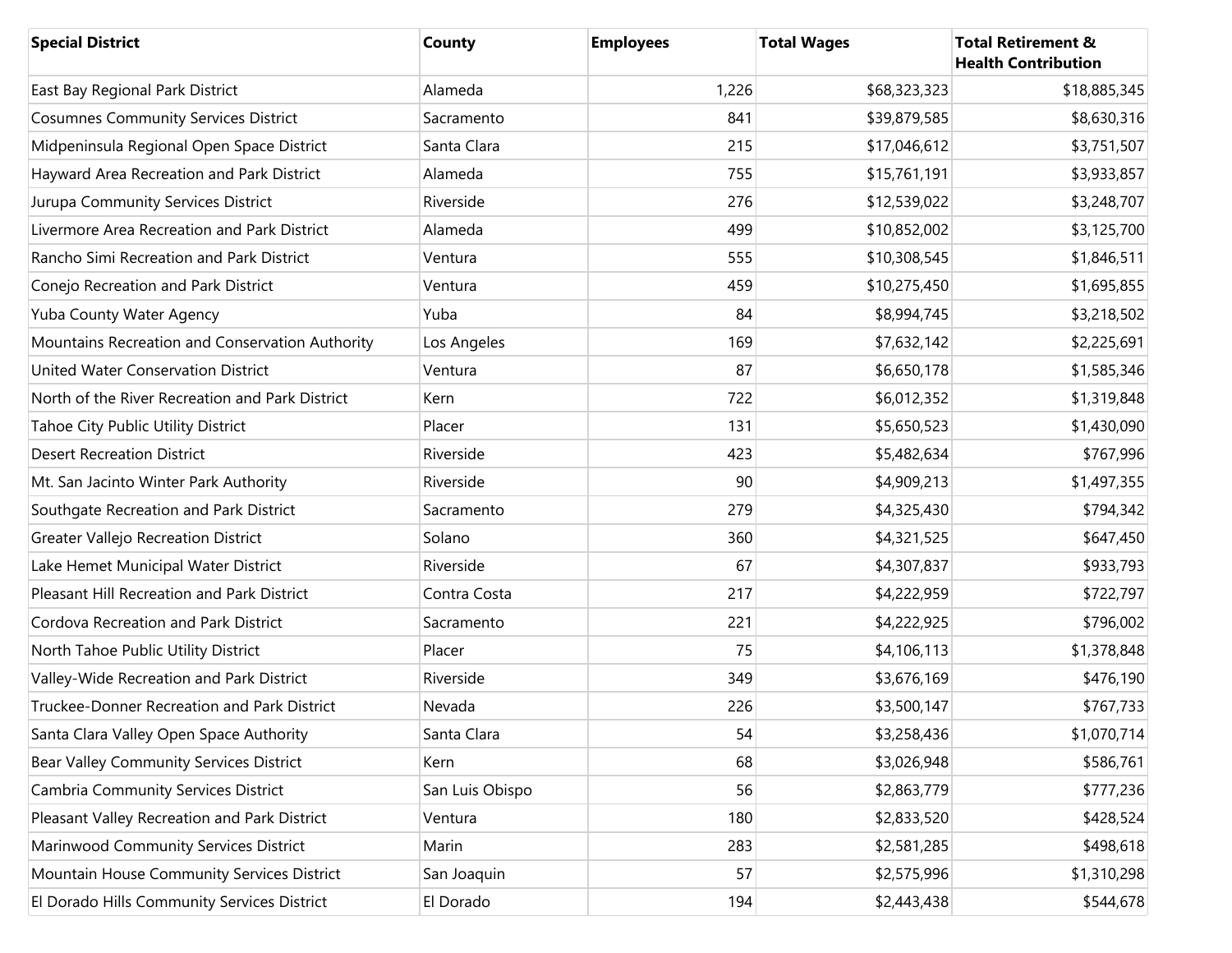| Auburn Recreation and Park District                             | Placer          | 125 | \$2,309,014 | \$483,127 |
|-----------------------------------------------------------------|-----------------|-----|-------------|-----------|
| Rancho Murieta Community Services District                      | Sacramento      | 50  | \$2,227,081 | \$513,973 |
| Olivehurst Public Utility District                              | Yuba            | 59  | \$2,188,914 | \$653,169 |
| Port San Luis Harbor District                                   | San Luis Obispo | 58  | \$2,100,117 | \$521,028 |
| Hesperia Recreation and Park District                           | San Bernardino  | 204 | \$2,019,483 | \$961,435 |
| Phelan Pinon Hill Community Services District                   | San Bernardino  | 37  | \$1,862,029 | \$534,428 |
| <b>Rosamond Community Services District</b>                     | Kern            | 26  | \$1,817,886 | \$455,898 |
| Yolo County Flood Control and Water Conservation<br>District    | Yolo            | 38  | \$1,809,242 | \$574,976 |
| McKinleyville Community Services District                       | Humboldt        | 88  | \$1,650,235 | \$926,895 |
| <b>Templeton Community Services District</b>                    | San Luis Obispo | 135 | \$1,636,178 | \$356,584 |
| <b>Highlands Recreation Community Services District</b>         | San Mateo       | 117 | \$1,598,935 | \$128,052 |
| March Joint Powers Authority                                    | Riverside       | 25  | \$1,429,848 | \$340,663 |
| Fulton-El Camino Recreation and Park District                   | Sacramento      | 151 | \$1,413,398 | \$242,616 |
| Tamalpais Community Services District                           | Marin           | 48  | \$1,381,128 | \$782,699 |
| Kirkwood Meadows Public Utilities District                      | Alpine          | 38  | \$1,313,108 | \$617,780 |
| Twain Harte Community Services District                         | Tuolumne        | 43  | \$1,311,833 | \$375,520 |
| West Side Recreation and Park District                          | Kern            | 146 | \$1,301,528 | \$407,877 |
| Fair Oaks Recreation and Park District                          | Sacramento      | 57  | \$1,296,912 | \$350,795 |
| Monterey Peninsula Regional Park District                       | Monterey        | 20  | \$1,284,892 | \$431,705 |
| Helendale Community Services District                           | San Bernardino  | 45  | \$1,278,666 | \$237,974 |
| Jurupa Area Recreation and Park District                        | Riverside       | 71  | \$1,216,469 | \$90,687  |
| Town of Discovery Bay Community Services District               | Contra Costa    | 35  | \$1,210,228 | \$144,702 |
| Kensington Police Protection and Community Services<br>District | Contra Costa    | 19  | \$1,165,402 | \$284,431 |
| <b>Stallion Springs Community Services District</b>             | Kern            | 47  | \$1,078,020 | \$260,480 |
| <b>Groveland Community Services District</b>                    | Tuolumne        | 26  | \$1,042,974 | \$355,259 |
| <b>Cameron Park Community Services District</b>                 | El Dorado       | 109 | \$1,037,633 | \$205,302 |
| Orangevale Recreation and Park District                         | Sacramento      | 94  | \$1,036,338 | \$298,428 |
| Lake Shastina Community Services District                       | Siskiyou        | 43  | \$1,035,043 | \$236,486 |
| Salton Community Services District                              | Imperial        | 31  | \$1,009,957 | \$212,769 |
| <b>Brooktrails Township Community Services District</b>         | Mendocino       | 18  | \$938,625   | \$359,275 |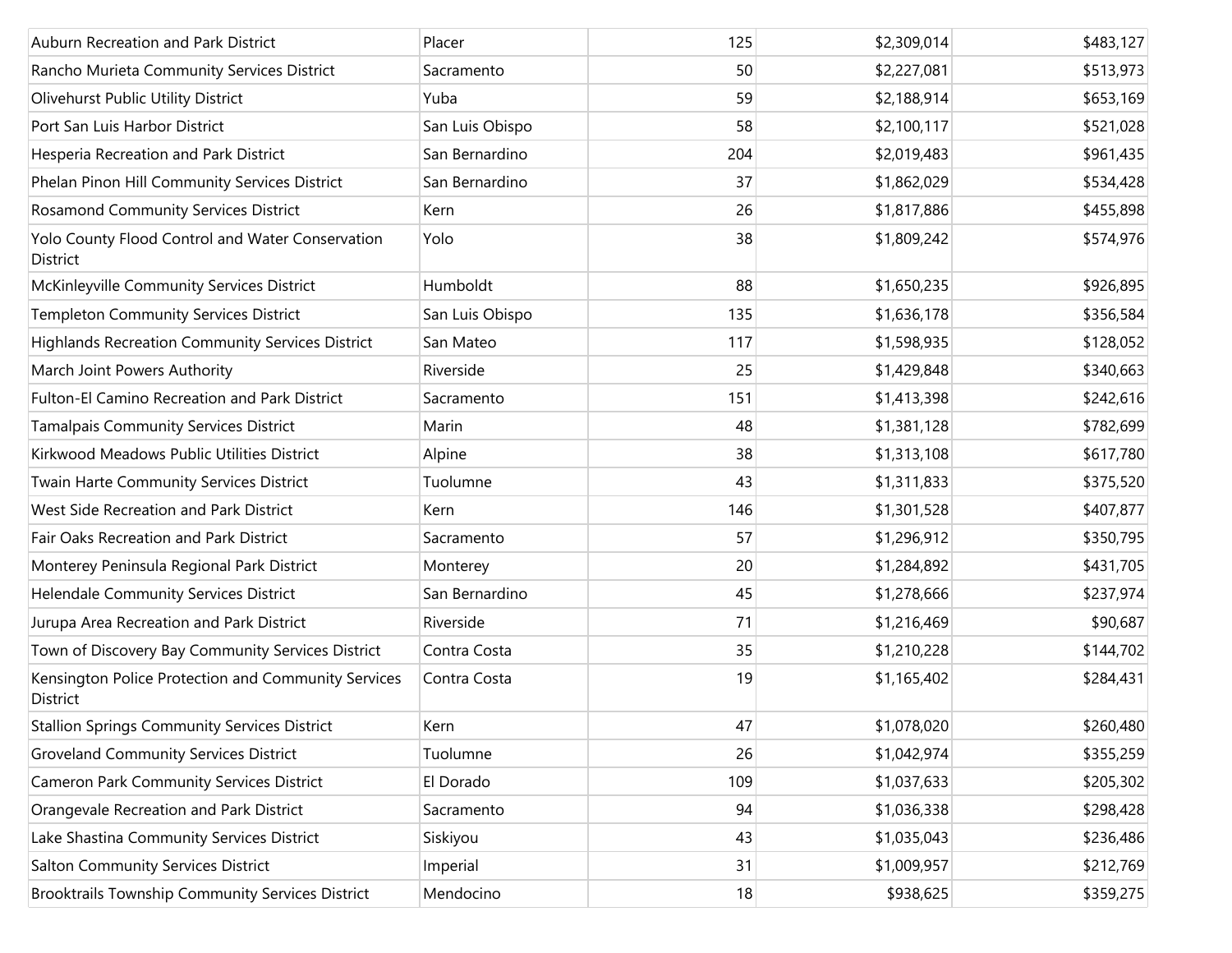| North Highlands Recreation and Park District                                 | Sacramento      | 87 | \$929,171 | \$165,057 |
|------------------------------------------------------------------------------|-----------------|----|-----------|-----------|
| <b>Browns Valley Irrigation District</b>                                     | Yuba            | 19 | \$860,420 | \$271,956 |
| Heber Public Utility District                                                | Imperial        | 20 | \$859,936 | \$372,139 |
| Los Osos Community Services District                                         | San Luis Obispo | 48 | \$850,059 | \$136,997 |
| Coalinga-Huron Recreation and Park District                                  | Fresno          | 64 | \$849,194 | \$184,045 |
| Isla Vista Recreation and Park District                                      | Santa Barbara   | 29 | \$848,007 | \$218,589 |
| Beaumont Cherry Valley Recreation and Park District                          | Riverside       | 42 | \$811,789 | \$130,578 |
| Belvedere-Tiburon Joint Recreation Committee District                        | Marin           | 80 | \$725,218 | \$121,059 |
| <b>Strawberry Recreation District</b>                                        | Marin           | 68 | \$712,224 | \$97,750  |
| Oceano Community Services District                                           | San Luis Obispo | 15 | \$711,017 | \$178,642 |
| Paradise Recreation and Park District                                        | <b>Butte</b>    | 98 | \$697,657 | \$125,015 |
| San Dieguito River Valley Regional Open Space Park<br>Joint Powers Authority | San Diego       | 23 | \$645,032 | \$347,669 |
| Marin City Community Services District                                       | Marin           | 35 | \$641,010 | \$58,663  |
| California Pines Community Services District                                 | Modoc           | 24 | \$577,607 | \$57,469  |
| South Sutter Water District                                                  | Sutter          | 17 | \$551,150 | \$298,993 |
| Rio Linda-Elverta Parks and Recreation Area<br>(Sacramento)                  | Sacramento      | 52 | \$545,925 | \$67,768  |
| Rancho Rinconada Recreation and Park District                                | Santa Clara     | 96 | \$544,711 | \$18,692  |
| Tehachapi Valley Recreation and Park District                                | Kern            | 83 | \$544,229 | \$86,800  |
| McFarland Recreation and Park District                                       | Kern            | 67 | \$527,544 | \$169,301 |
| Rim of the World Recreation and Park District                                | San Bernardino  | 31 | \$527,111 | \$66,353  |
| <b>Castroville Community Services District</b>                               | Monterey        | 11 | \$516,502 | \$205,384 |
| Ambrose Recreation and Park District                                         | Contra Costa    | 24 | \$516,486 | \$20,336  |
| Durham Recreation and Park District                                          | <b>Butte</b>    | 56 | \$508,022 | \$19,512  |
| <b>Rossmoor Community Services District</b>                                  | Orange          | 20 | \$501,677 | \$0       |
| Morongo Valley Community Services District                                   | San Bernardino  | 26 | \$486,221 | \$24,334  |
| Arden Park Recreation and Park District                                      | Sacramento      | 52 | \$441,441 | \$80,974  |
| Mendocino Coast Recreation and Park District                                 | Mendocino       | 70 | \$440,593 | \$839     |
| Fallen Leaf Lake Community Services District                                 | El Dorado       | 21 | \$430,671 | \$9,750   |
| <b>McCloud Community Services District</b>                                   | Siskiyou        | 35 | \$429,599 | \$114,926 |
| North County Public Recreation District                                      | Monterey        | 26 | \$391,523 | \$92,705  |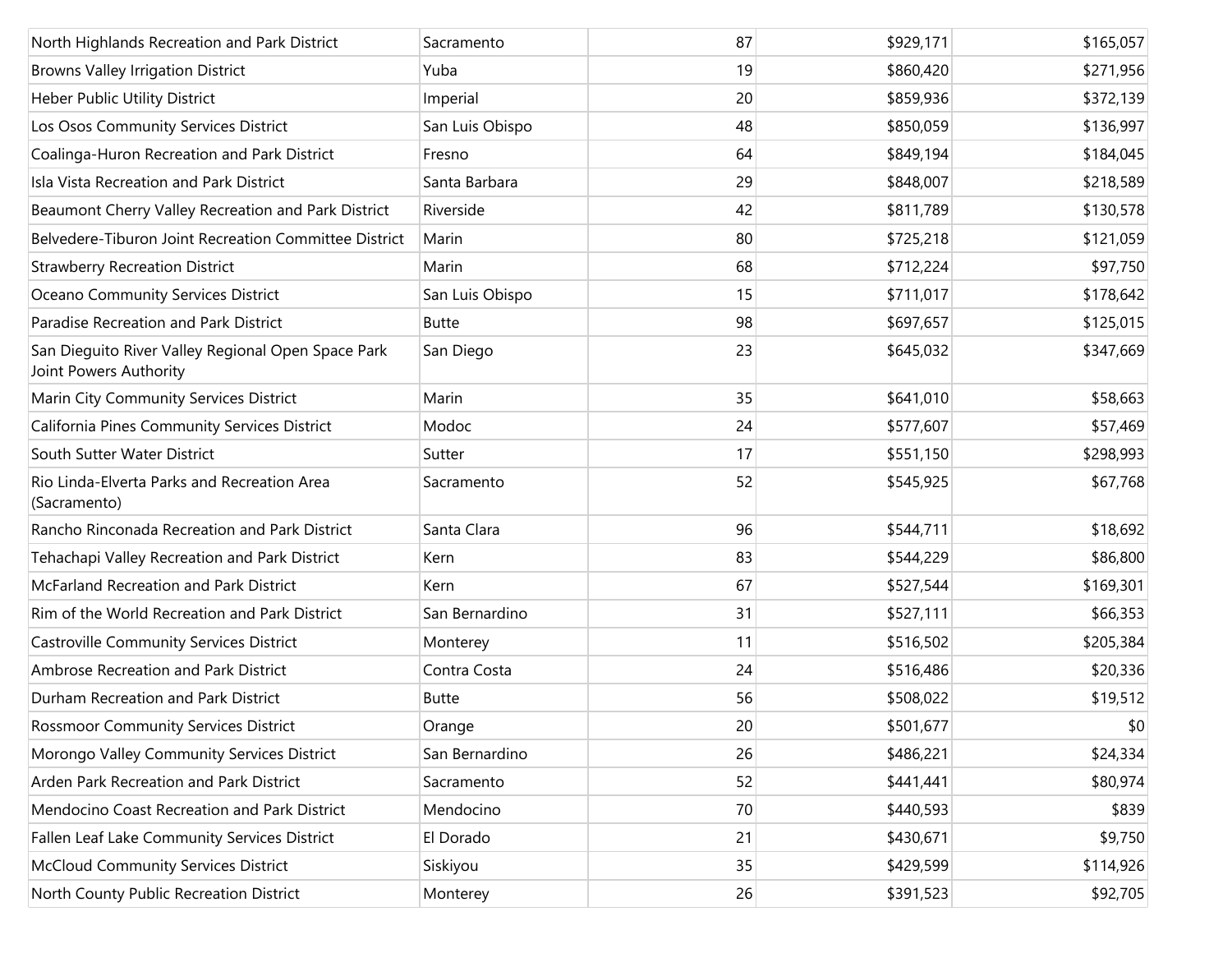| Napa County Regional Park and Open Space District | Napa            | 28             | \$386,905 | \$12,755  |
|---------------------------------------------------|-----------------|----------------|-----------|-----------|
| Mt. Shasta Recreation and Park District           | Siskiyou        | 49             | \$376,724 | \$2,722   |
| Ladera Recreation District                        | San Mateo       | 75             | \$369,770 | \$0       |
| <b>Westwood Community Services District</b>       | Lassen          | 12             | \$359,821 | \$71,902  |
| Shafter Recreation and Park District              | Kern            | 103            | \$348,582 | \$56,142  |
| <b>Crockett Community Services District</b>       | Contra Costa    | 40             | \$334,480 | \$17,100  |
| <b>Copper Valley Community Services District</b>  | Calaveras       | 14             | \$330,558 | \$60,361  |
| Arcade Creek Recreation and Park District         | Sacramento      | 26             | \$318,221 | \$50,944  |
| Soledad-Mission Recreation and Park District      | Monterey        | 45             | \$316,010 | \$14,930  |
| Ruth Lake Community Services District             | Trinity         | 39             | \$310,678 | \$0       |
| <b>Boulder Creek Recreation and Park District</b> | Santa Cruz      | 39             | \$291,899 | \$0       |
| Alpine Springs County Water District              | Placer          | 12             | \$287,460 | \$70,447  |
| Anderson Valley Community Services District       | Mendocino       | 23             | \$284,032 | \$24,052  |
| Bear Mountain Recreation and Park District        | Kern            | 23             | \$280,755 | \$121,220 |
| <b>Wasco Recreation and Park District</b>         | Kern            | 26             | \$277,683 | \$109,408 |
| Amador County Recreation Agency (ACRA)            | Amador          | 59             | \$267,182 | \$0       |
| Arden Manor Recreation and Park District          | Sacramento      | 35             | \$266,330 | \$20,234  |
| <b>Central Plumas Recreation District</b>         | Plumas          | 23             | \$239,615 | \$16,526  |
| Fall River Valley Community Services District     | Shasta          | 10             | \$213,568 | \$42,644  |
| Del Rey Community Services District               | Fresno          | 10             | \$205,441 | \$52,229  |
| California Valley Community Services District     | San Luis Obispo | 13             | \$201,886 | \$4,438   |
| <b>Baker Community Services District</b>          | San Bernardino  | 15             | \$194,554 | \$103,091 |
| Calwa Recreation and Park District                | Fresno          | 16             | \$192,507 | \$0       |
| Hamilton City Community Service District          | Glenn           | 11             | \$186,444 | \$10,309  |
| Silverado - Modjeska Recreation and Park District | Orange          | 17             | \$178,902 | \$0       |
| Tuolumne Park and Recreation District             | Tuolumne        | 13             | \$170,823 | \$31,953  |
| Weed Recreation and Park District                 | Siskiyou        | 29             | \$169,799 | \$0       |
| Manila Community Services District                | Humboldt        | 9              | \$166,737 | \$23,310  |
| <b>Granada Community Services District</b>        | San Mateo       | $\overline{7}$ | \$163,175 | \$51,408  |
| Monte Rio Recreation and Park District            | Sonoma          | 22             | \$139,979 | \$0       |
| Russian River Recreation and Park District        | Sonoma          | 11             | \$138,252 | \$11,315  |
| Scotia Community Services District                | Humboldt        | $\overline{7}$ | \$137,993 | \$20,467  |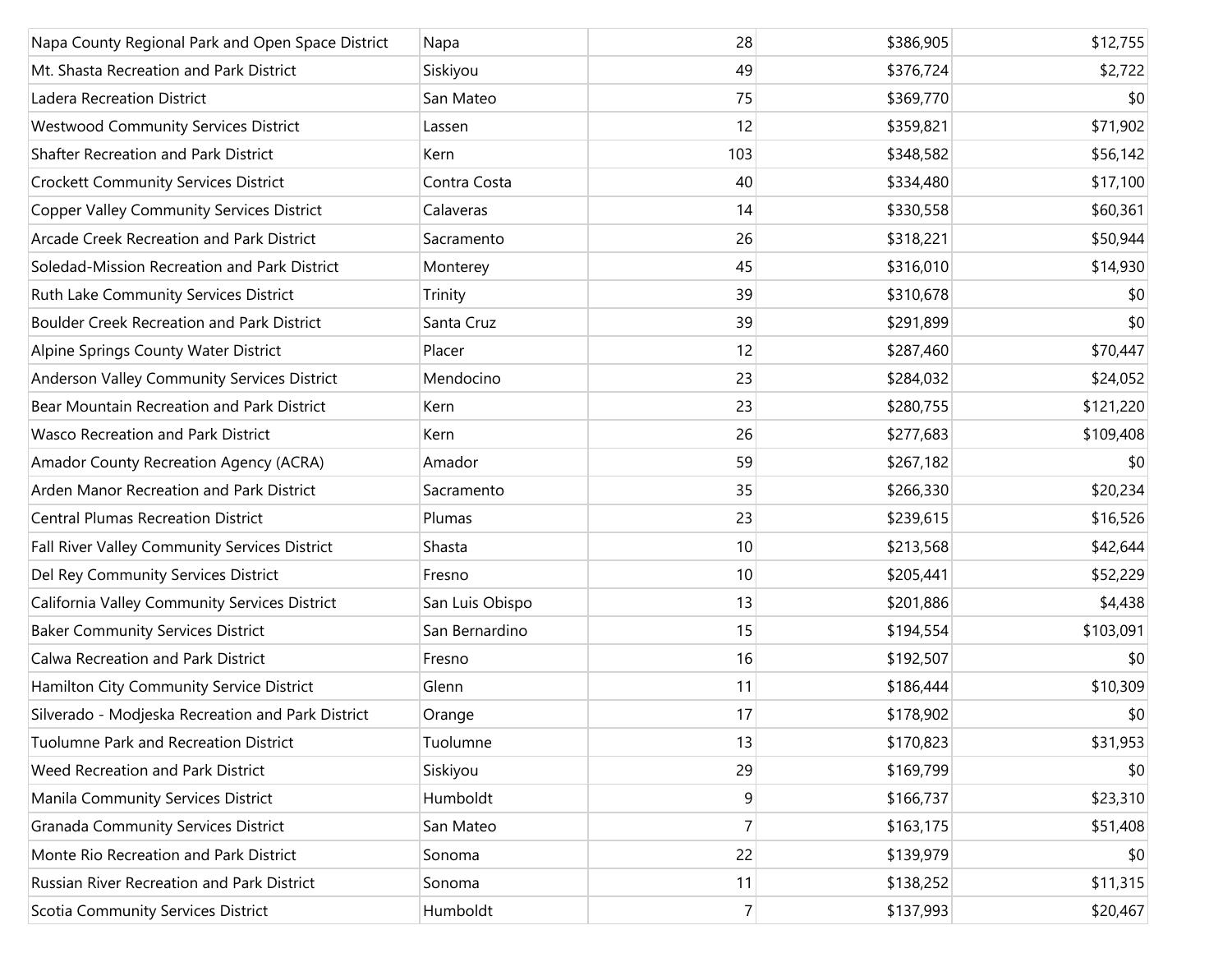| Leavitt Lake Community Service District                  | Lassen         | 9  | \$132,184 | \$7,440  |
|----------------------------------------------------------|----------------|----|-----------|----------|
| Bel Marin Keys Community Services District               | Marin          | 7  | \$130,476 | \$11,868 |
| Muir Beach Community Services District                   | Marin          | 13 | \$118,071 | \$9,242  |
| <b>Biola Community Services District</b>                 | Fresno         | 9  | \$109,743 | \$0      |
| Valley Center Parks and Recreation District              | San Diego      | 18 | \$104,268 | \$0      |
| Georgetown Divide Recreation District                    | El Dorado      | 11 | \$103,236 | \$0      |
| Salton Sea Authority                                     | Riverside      | 8  | \$96,320  | \$32,436 |
| Lewiston Community Services District                     | Trinity        | 13 | \$95,035  | \$0      |
| <b>Buttonwillow Recreation and Park District</b>         | Kern           | 15 | \$94,530  | \$32,168 |
| <b>Emerald Bay Service District</b>                      | Orange         | 6  | \$91,875  | \$15,324 |
| Weaverville / Douglas City Parks and Recreation District | Trinity        | 19 | \$83,708  | \$0      |
| Greenfield Recreation and Park District                  | Monterey       | 14 | \$83,683  | \$0      |
| Wrightwood Community Services District                   | San Bernardino | 12 | \$77,622  | \$0      |
| Arbuckle Park and Recreation District                    | Colusa         | 86 | \$70,061  | \$0      |
| Daggett Community Services District                      | San Bernardino | 9  | \$68,878  | \$0      |
| Cuyama Valley Recreation and Park District               | Santa Barbara  | 15 | \$63,041  | \$4,649  |
| Cazadero Community Services District                     | Sonoma         | 28 | \$62,588  | \$0      |
| Yermo Community Services District                        | San Bernardino | 18 | \$61,677  | \$0      |
| Western Gateway Regional Recreation and Park District    | Nevada         | 10 | \$59,494  | \$0      |
| Spalding Community Service District                      | Lassen         | 11 | \$58,003  | \$0      |
| <b>Big River Community Services District</b>             | San Bernardino | 10 | \$56,174  | \$0      |
| Green Valley Recreation and Park District                | Contra Costa   | 31 | \$52,354  | \$0      |
| Cacheville Community Services District                   | Yolo           | 8  | \$49,477  | \$0      |
| Trinity County Waterworks District No. 1                 | Trinity        | 6  | \$47,153  | \$10,807 |
| Dunsmuir Recreation and Park District                    | Siskiyou       | 18 | \$44,007  | \$0      |
| Newberry Community Services District                     | San Bernardino | 24 | \$41,846  | \$0      |
| Bear River Recreation and Park District                  | Nevada         | 21 | \$40,179  | \$0      |
| <b>Occidental Community Services District</b>            | Sonoma         | 34 | \$39,985  | \$0      |
| Tahoe Paradise Resort Improvement District               | El Dorado      | 8  | \$39,232  | \$0      |
| Fire House Community Park Agency                         | Marin          | 8  | \$34,128  | \$0      |
| Civic - Recreational - Industrial Authority              | Los Angeles    | 5  | \$34,032  | \$1,276  |
| Greater Hayfork Valley Park and Recreation District      | Trinity        | 21 | \$26,937  | \$0      |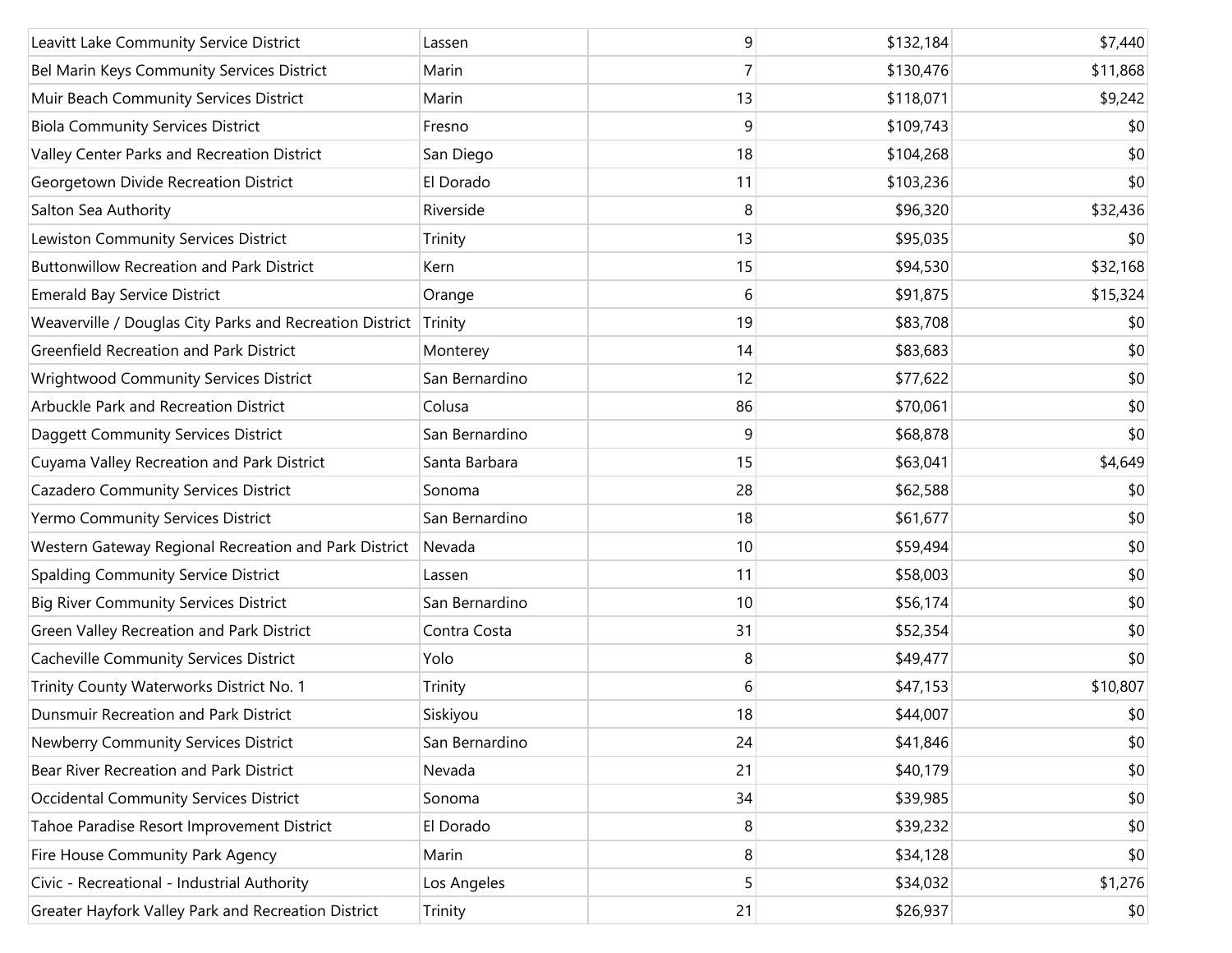| Bombay Beach Community Service District                                  | Imperial       | 8  | \$23,760 | \$0 |
|--------------------------------------------------------------------------|----------------|----|----------|-----|
| Heather Glen Community Services District                                 | Placer         | 8  | \$16,563 | \$0 |
| Indian Valley Recreation and Park District                               | Plumas         | 11 | \$14,856 | \$0 |
| <b>Barstow Heights Community Services District</b>                       | San Bernardino | 6  | \$12,353 | \$0 |
| Almanor Recreation and Park District                                     | Plumas         | 6  | \$7,567  | \$0 |
| La Selva Beach Recreation District                                       | Santa Cruz     | 6  | \$2,853  | \$0 |
| Tomales Village Community Services District                              | Marin          | 5  | \$2,500  | \$0 |
| Meadow Valley Fire Protection District                                   | Plumas         | 5  | \$1,689  | \$0 |
| Camp Meeker Recreation and Park District                                 | Sonoma         | 5  | \$690    | \$0 |
| Alba Recreation and Park District                                        | Santa Cruz     | 5  | \$0      | \$0 |
| Azusa - RMC Joint Powers Authority                                       | Los Angeles    | 5  | \$0      | \$0 |
| Baldwin Hills Regional Conservation Authority                            | Los Angeles    | 4  | \$0      | \$0 |
| <b>Bluffs Community Services District</b>                                | Fresno         | 4  | \$0      | \$0 |
| <b>Butte City Community Services District</b>                            | Glenn          | 4  | \$0      | \$0 |
| Carmel Valley Recreation and Park District                               | Monterey       | 5  | \$0      | \$0 |
| Collier Interpretive and Information Center Agency                       | Siskiyou       | 14 | \$0      | \$0 |
| Conejo Valley Open Space Conservation Agency                             | Ventura        | 5  | \$0      | \$0 |
| Diablo Community Services District                                       | Contra Costa   | 5  | \$0      | \$0 |
| Holiday Lakes Community Services District                                | El Dorado      | 5  | \$0      | \$0 |
| Honey Lake Valley Recreation Authority                                   | Lassen         | 5  | \$0      | \$0 |
| Lanare Community Services District                                       | Fresno         | 4  | \$0      | \$0 |
| Maxwell Recreation and Park District                                     | Colusa         | 4  | \$0      | \$0 |
| Miraleste Recreation and Park District                                   | Los Angeles    | 5  | \$0      | \$0 |
| Moorpark Watershed Parks Recreation and<br><b>Conservation Authority</b> | Los Angeles    | 4  | \$0      | \$0 |
| Oak Tree Park and Recreation District                                    | Nevada         | 5  | \$0      | \$0 |
| Opal Cliffs Recreation and Park District                                 | Santa Cruz     | 5  | \$0      | \$0 |
| Ord Bend Community Services District                                     | Glenn          | 5  | \$0      | \$0 |
| Point Dume Community Services District                                   | Los Angeles    | 3  | \$0      | \$0 |
| Ranch House Estates Community Services District                          | Amador         | 5  | \$0      | \$0 |
| Richvale Recreation and Park District                                    | <b>Butte</b>   | 5  | \$0      | \$0 |
| Ridgecrest Ranchos Recreation and Park District                          | Los Angeles    | 5  | \$0      | \$0 |